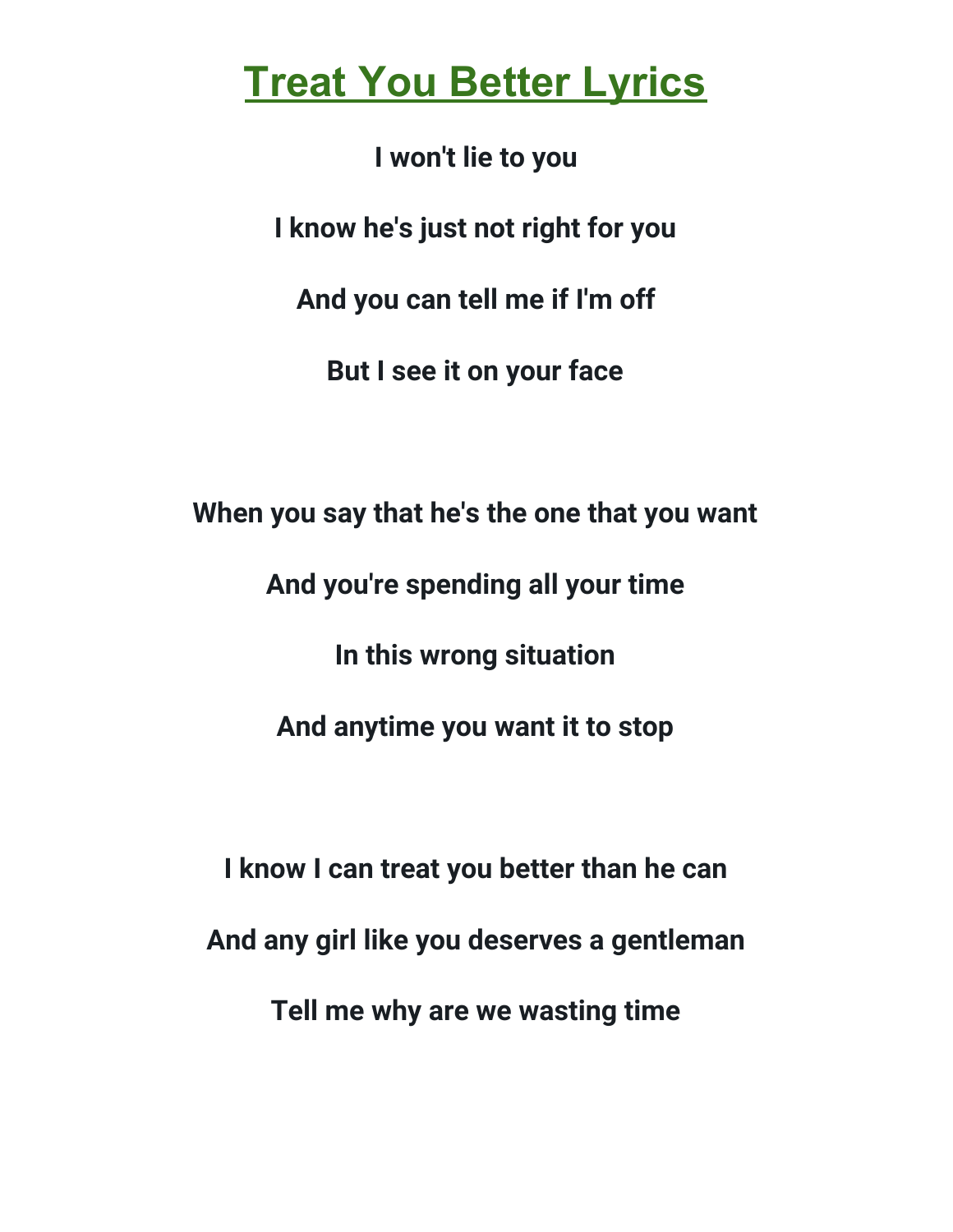**On all your wasted crying**

**When you should be with me instead**

**I know I can treat you better**

**Better than he can**

**I'll stop time for you**

**The second you say you'd like me to**

**I just wanna give you the loving that you're missing**

**Baby, just to wake up with you**

**Would be everything I need and this could be so different**

**Tell me what you want to do**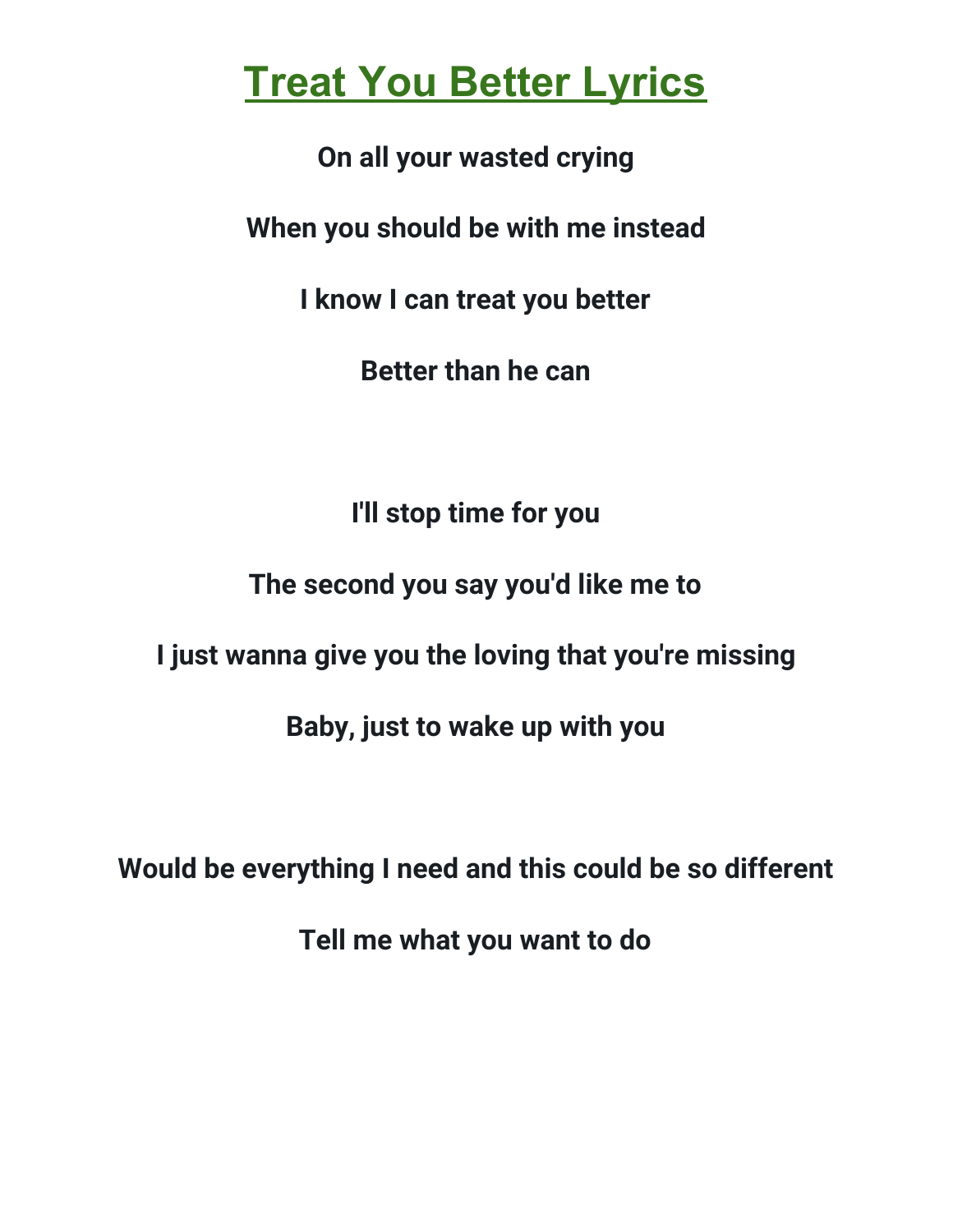**'Cause I know I can treat you better than he can**

**And any girl like you deserves a gentleman**

**Tell me why are we wasting time**

**On all your wasted crying**

**When you should be with me instead**

**I know I can treat you better**

**Better than he can**

**Better than he can**

**Give me a sign**

**Take my hand, we'll be fine**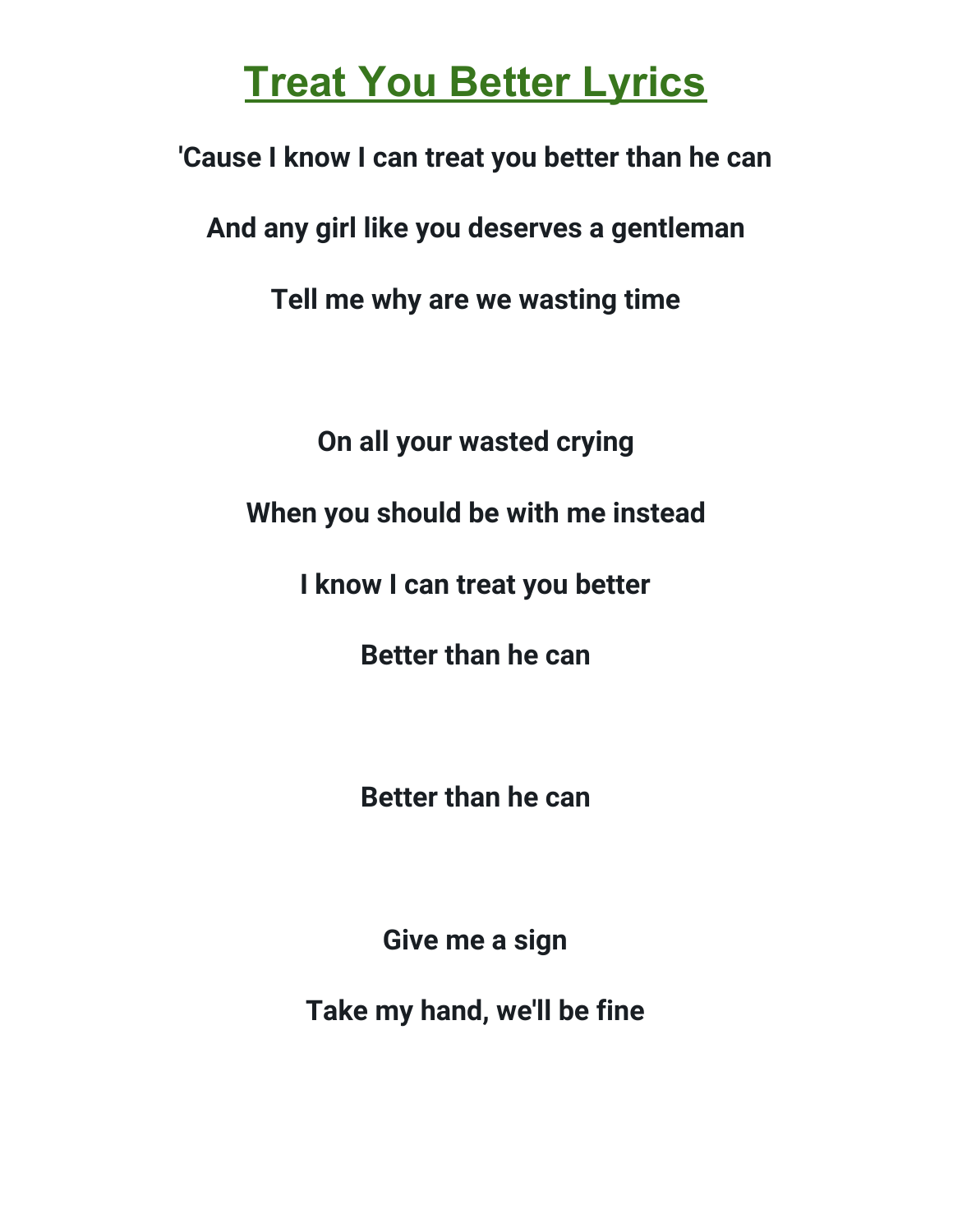**Promise I won't let you down**

**Just know that you don't**

**Have to do this alone**

**Promise I'll never let you down**

**'Cause I know I can treat you better than he can And any girl like you deserves a gentleman Tell me why are we wasting time On all your wasted crying**

**When you should be with me instead**

**I know I can treat you better**

**Better than he can**